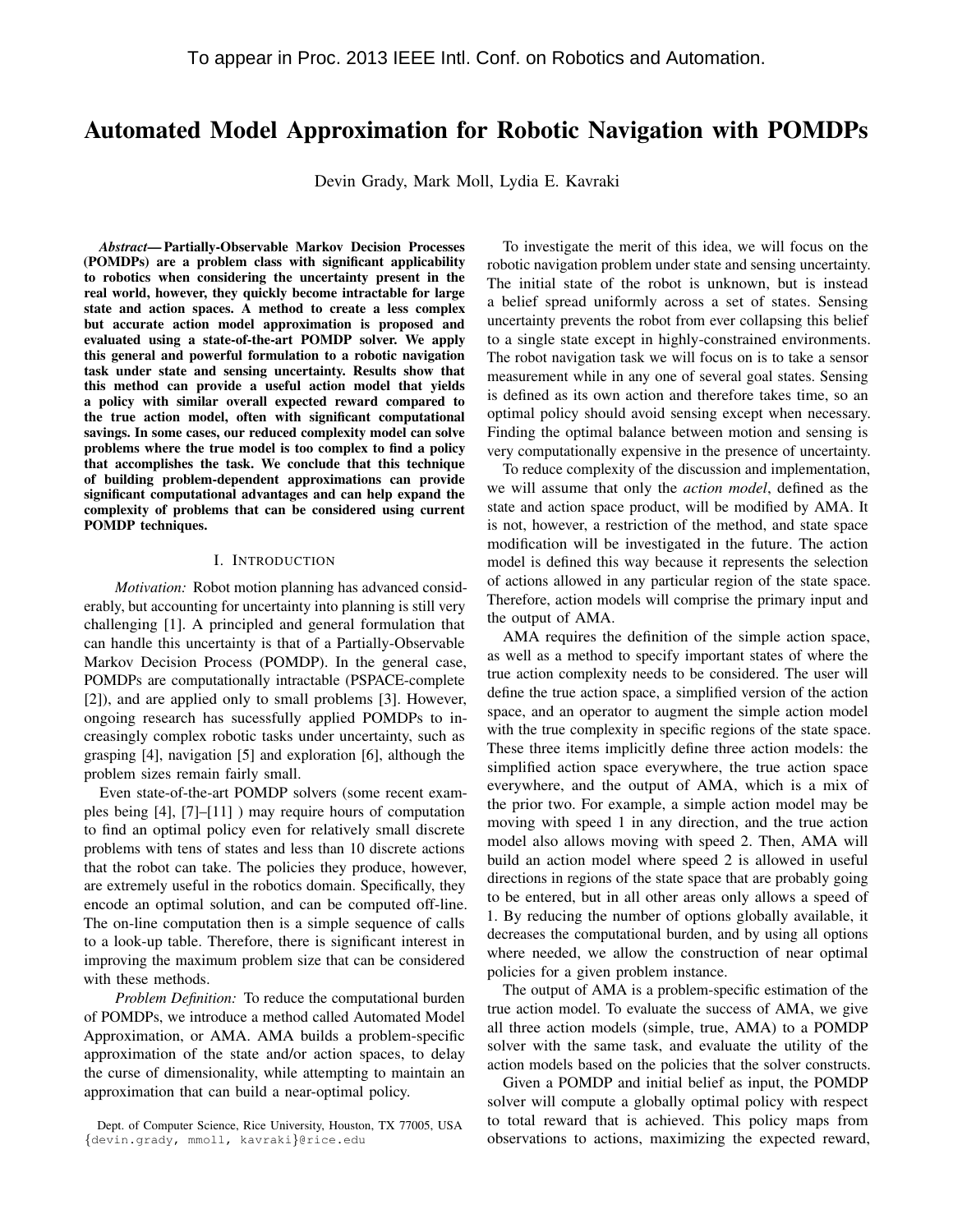and should be valid over all possible observations. The POMDP solver will reason in the belief space, B, which has dimension equal to the size of the state space. A point  $b \in B$  encodes the probability of being in each state. Thus for even a 10 by 10 discrete 2D grid of states, the space that must be reasoned over is of dimension 100. As opposed to much of the work in solving POMDPs, we do not set out to address the discrete nature of our robotic navigation problem definition, and work specifically with discrete state and action spaces. The discrete POMDP model is formally defined as  $(S, A, O, T, \Omega, R)$  where

- $S =$  state space
- $A =$  action space
- $O =$  observation space
- $T =$  conditional transition probabilities
- $\Omega$  = conditional observation probabilities
- $R$  = reward function:  $(A, S) \rightarrow \mathbb{R}$

Many POMDP formulations include a discount factor,  $\gamma$ , that provides the rate at which future rewards are discounted. AMA does not require using a specific POMDP solver, although the computational benefits will be best if there is a way to explicitly disallow an action from a particular state so it will not be considered. This is not a requirement, however, because with an exceptionally high cost, most heuristics will avoid taking these actions.

*Related Work:* Because of the difficulty of solving a problem POMDP instance exactly, modern methods are generally point-based methods that approximate the solution using a small set of representative belief points [5], [12]–[14]. In this work, we utilize an existing point-based method, MCVI [7], to evaluate the action model produced using AMA. MCVI was selected because it is more direct to define different action models than the other solvers we looked at. AMA is not a new method to compute solution policies for POMDP models, but rather a method to construct a fast, medium fidelity model that is problem-specific and so can avoid high complexity in unnecessary regions.

AMA builds an approximate action model that is used to speed up POMDP computation. In doing so, it also builds an initial guess for a policy. This initial guess is used to bootstrap solving the AMA generated POMDP problem instance. Although this seems similar to applying a heuristic to the underlying POMDP solver, it only initializes the guess of the lower bound of expected reward better, and does not affect the sampling strategy of the POMDP solver. Many heuristics [8], [15]–[18] have been successfully applied to various POMDP problem instances, however we only utilize the extremely general sampling heuristic built in to MCVI. This avoids any interaction between a selected sampling heuristic and AMA's action model computation. There is no reason to think that utilizing one of these sampling heuristics to improve solution speed would be problematic, but it would complicate the analysis of results. This is an open avenue for future research.

Hierarchical POMDP methods [9], [19], [20] are related to AMA in that they focus on building and solving multiple POMDP models that in turn solve a global problem definition. However, these methods are constructing decompositions of the action and state spaces. AMA, on the other hand, focuses on pruning and removing parts of the action cross state space to construct a useful approximation, rather than decomposing it. Thus, AMA could be incorporated with hierarchal methods.

Because the computational complexity of solving a POMDP problem instance grows exponentially with the size of the state space, some recent methods try to group similar states and actions together to maintain high simulation fidelity where needed [11], [21]. This work is similar in concept to our proposed method, but tends to require a strong set of assumptions and/or user-defined mapping functions to create these groups. In contrast, AMA requires definition of action models and an action model refinement function as opposed to mapping functions or the existence of stabilizing feedback controllers. Also, AMA does not attempt to provide an optimal approximation over the whole space, but instead only focuses on regions found to be important for a specific problem instance. The ideas of state and observation grouping are used to extend a POMDP solver to continuous spaces [11]. This modification to the underlying POMDP solver is generally orthogonal to the thrust of AMA, where we alter the cardinality of the spaces considered, depending on the results of solving a low accuracy model. Integrating these ideas could provide AMA extra information for model building, based on the groups constructed in the low accuracy solution.

Probably the closest idea to AMA is found in [22], which builds a decomposition of the state space with varying resolution depending on the environment features. However, AMA uses knowledge from an approximate solution to the specific problem instance, rather than only the environment specification. This means that AMA will retain a simple action model even where the environment is complex if those regions are not useful in the current problem instance. This is in contrast to a variable resolution method based on building quadtrees over the entire space, where resolution depends on environment complexity only. Additionally, we focus on the action model, while [22] focused on the state space.

The work on policy transformation under changing models [23], called Point-Based Policy Transformation (PBPT) is extremely relevant although orthogonal to our approach. Specifically, AMA focuses on building an action model with the minimum complexity required, while PBPT focuses on making minimal modifications to a policy to fit a new model. AMA does not use such a sophisticated policy transformation, instead bootstrapping the new approximate solution with information about how the original, simple instance was solved. This simpler method requires fewer assumptions on the differences between the simple action model, the approximation of the true action model, and the true action model. In particular, PBPT requires a bijection between the (discrete) state, action and observation spaces between the two models under consideration, and our approach can not meet this requirement because we are explicitly changing the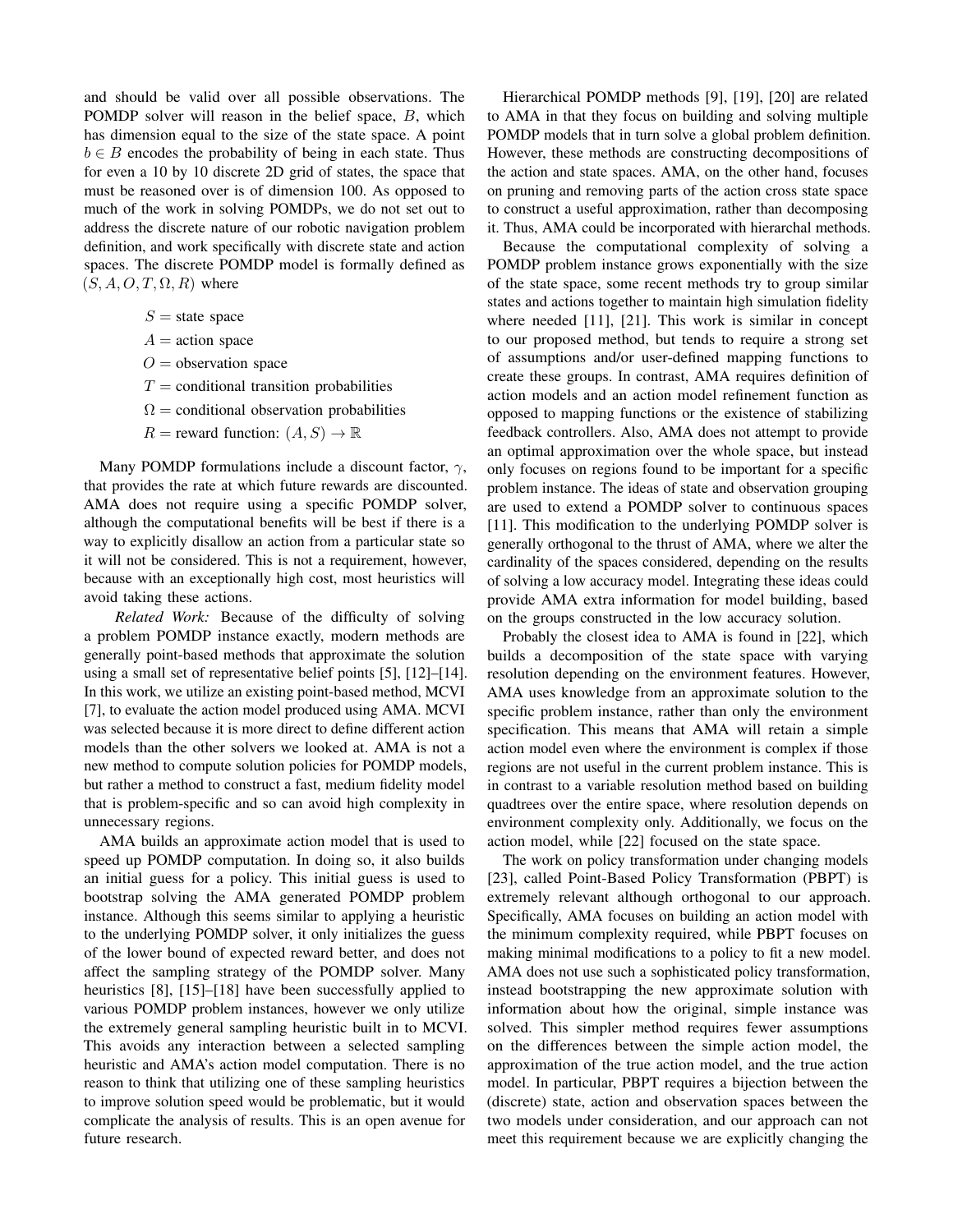cardinality of these spaces between the three action models.

*Contributions:* We introduce AMA as a general method to compute an approximate action model that can be used to find fast approximate solutions to POMDPs. Our highlevel AMA framework is action, observation, and transition model agnostic, and our specific POMDP implementation for simulation results is presented in Section III. Given a robot model and environment that induce a belief space large enough to be computationally infeasible for existing POMDP solution methods, AMA probes the specific problem instance and automatically creates an action model that estimates where high fidelity is required to produce an optimal policy.

We investigate the performance benefit of AMA and discuss the relative merits of the action model approximation constructed by AMA as compared to the true action model. The use of the action model provided by AMA is shown to generally, although not always, improve the POMDP solution time while not dramatically impacting total expected reward. Simulations are performed over a range of environments to verify the scope of our results. Finally, we apply our method to an example system presented in the software library we used, and our initial results show the same trend of faster solution without quality decrease.

# II. METHODOLOGY

*AMA Framework:* We will denote the true action model that defines the problem as  $M$ . Then let  $M^-$  be the simplified version of that model. The function  $\hat{M} = \text{Refine}(M^-, R)$  is defined by the user and modifies the action model of M<sup>−</sup> by adding new options in the product of state and action spaces, selected by analyzing the set of states R. That is, if an action model  $M^-$  and set of states R are passed into Refine, it shall return a new action model  $\hat{M}$  with additional complexity added. The analysis of  $R$  determines what actions are made available in what states. For example, if the simple model  $M^-$  only uses the 4 cardinal directions, and R includes turning a corner, then diagonal actions to short-cut that corner can be added. In general, if the states are nodes in a graph connected by action edges, then more complex models can be built with actions that, when added, will create shortcut paths in this graph. If all possible refinements are made to the simple action model  $M^-$ , the true action model M should result. Thus  $\hat{M}$  is an action model that has at least as much complexity as  $M^-$ , but no more complexity than M, and uses the information from the solution of the POMDP problem instance under M<sup>−</sup> and the function Refine to increase action model complexity in only the relevant areas.

Algorithm 1 Automated model approximation algorithm

 $\hat{M} \leftarrow M^$ for  $i = 1 \rightarrow iterations$  do  $policy \leftarrow Solve(M)$  $states \leftarrow$  Execute $(\hat{M}, policy)$  $\tilde{M} \leftarrow$  Refine( $\tilde{M}$ , states) end for return  $M$ 

In Algorithm 1, Solve should call any POMDP solver, and return a policy that maximizes expected reward, as described in Section I. states is the set of ordered lists of true world states that the robot entered while executing *policy*. This is a set of lists because the simulation must account for all possible true initial conditions with the correct probability distribution. To accomplish this, 1000 samples are drawn from the initial belief and executed.

Our implementation of AMA then operates in an iterative fashion as described in Algorithm 1. We found this to be an intuitive way to pass information to Refine, although in general, any function of the current robot model and policy could work here. Then  $M$  is updated with the information that this sequence of states provides. The exact form of the Refine function will differ between various POMDP models. Our implementation can be found in Section III.

## III. IMPLEMENTATION

To implement AMA, we chose to work with a state-of-theart POMDP solver known as MCVI [7]. The authors of MCVI provide an implementation of their method for download, and new problems are defined by writing  $C++$  code. This enabled AMA implementation by separating out our AMA code into the action model implementation, and required less modification to the underlying code than may be the case with other POMDP solvers. MCVI is an iterative method, so it constructs a series of policies. The final policy will have the highest lower bound and lowest upper bound of expected reward. MCVI exits when upper bound − lower bound ≤ convergence criterion. This criterion is 1 for all simulations.

In MCVI, the lower bound is found by particle filter simulation of the model applying a policy. Thus the actual reward of the policy may be lower than this lower bound, depending on the exact samples that get drawn in the particle filter. We will continue to use the term lower bound even though it has a dependence on randomness and may not be a strict lower bound for all samplings. (Similar arguments apply for the upper bound, although there is less variance here so it has a smaller effect.)

*Problem Instance:* In this section, we will define the spaces that the POMDP solver will be working in. The robot definition that we will concentrate on is a point robot living in a grid discretization of a 2D world. The robot state space thus is a set of square grid cells, and the action space is defined as noise free movement between cells. In this case, a clear choice for iterative refinement is over which diagonal edges are available. Our simple action model, M<sup>−</sup>, can always move in the four cardinal directions, but not on diagonal edges. The true action model,  $M$ , is a model that can always move in the four cardinal directions as well as the four diagonal directions. Therefore, M<sup>−</sup> should be able to solve all problems presented but the optimal path length could be all problems presented but the optimal path length could be<br>larger by up to a factor of  $\sqrt{2}$ , as long as the environment does not include diagonal zero width corridors. We only present results in environments that fit this requirement. The Refine function can add diagonal actions where needed based on a set of execution traces (Algorithm 1), and is used in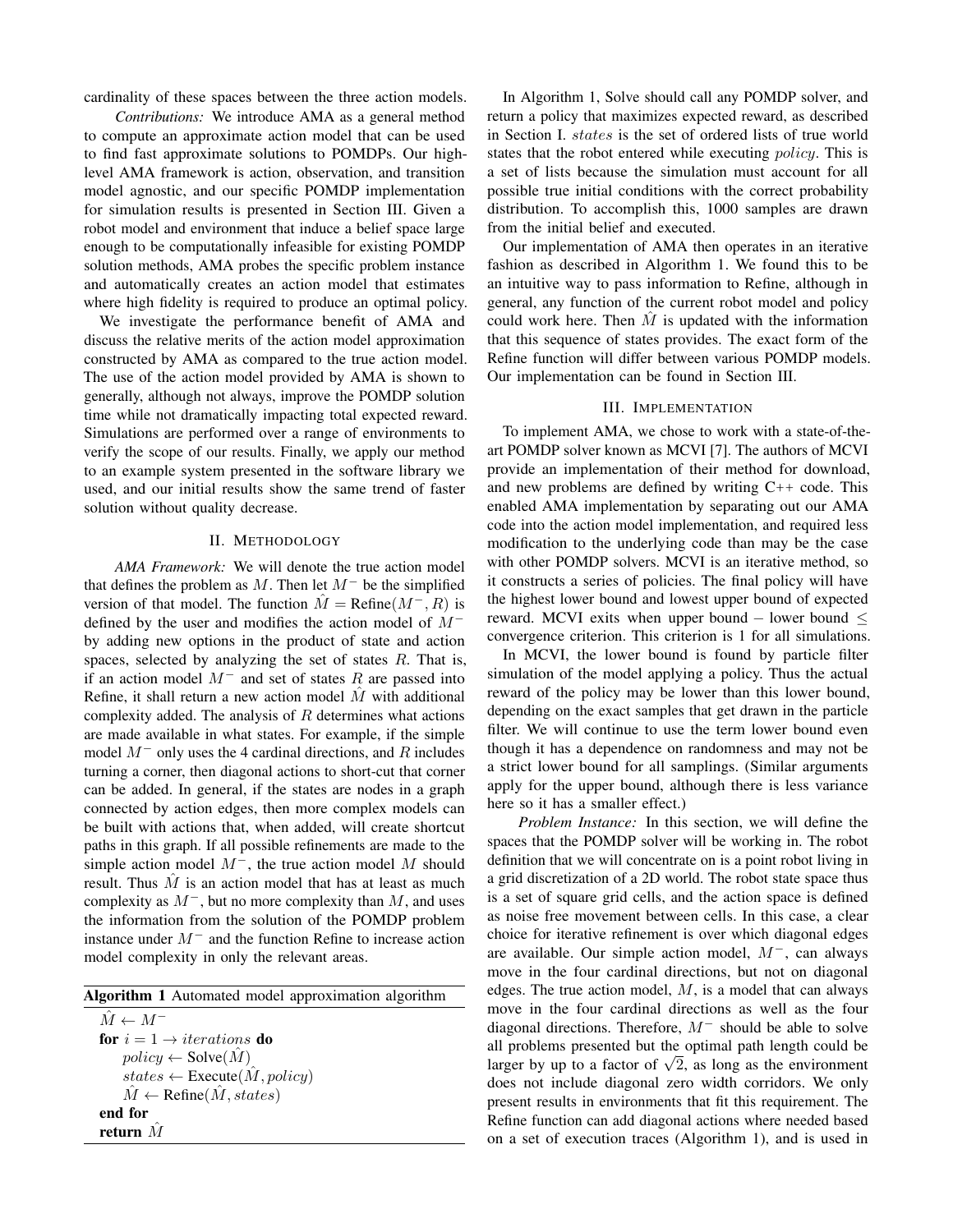AMA to create  $\hat{M}$  from  $M^-$ . The full complexity action model, M, is the baseline for comparison.

A POMDP model must provide costs or rewards for all actions possible. Moving in a cardinal direction and sensing actions possible. Moving in a cardinal direction and sensing<br>always has cost 1, while moving diagonally has a cost  $\sqrt{2}$ . Sensing while in a goal region is the success condition for our task, so in this case the robot gets a large reward. MCVI uses a discount factor, and we leave it at the default value of  $\gamma = .95$ . The robot gets a null observation for every action except for the sense action. In this case, a two dimensional observation is provided that is sampled from a Gaussian around the current true state of the robot with variance three. The initial position of the robot is defined as a uniform sampling of a problem specified state and all adjacent non-obstacle states. This uncertainty in initial position drives the challenge of solving the problem, and the uncertainty in sensing prevents the system from collapsing belief to a single state. There is no penalty for attempting motion into an obstacle other than the lost time (discount of future reward) and the cost above.

*Environments:* AMA is fairly general in definition, but to evaluate the performance of the approximate robot models it constructs, we will define several concrete instances of problems to solve, as depicted in Figure 1.

- (a) A reasonable starting point is an empty environment, where the goal is simply to navigate from a point in the north to anywhere in the south. This is a useful example because it should not require diagonal actions to be optimal, it should run quickly, and the optimal policy should follow our intuition. Therefore we present it as a baseline for comparison. Solving  $M$  should be fast and not take much time beyond the time to solve  $M^-,$ because the policy from  $M^-$  should have been near optimal already. So this environment should provide the best possible advantage to our method.
- (b,c) In the U environment, the robot starts inside a U shaped obstacle. In this case, some diagonal actions are needed for an optimal policy. We expect to see improvement with  $\hat{M}$  as compared to  $M$ , although not as much as the empty environment. We also test a smaller, more constrained version of this environment.
	- (d) The Diagonal environment has a diagonal line cutting from the southwest up to just beyond the center. This is expected to be the hardest environment to solve because not only are there two very different navigation paths to follow, but the choice needs to be made soon without spending too much time sensing.
	- (e) The Spikes environment has three narrow passages. This environment should solve quickly, because the narrow passages actually allow the robot to reduce the uncertainty in position. In addition, the starting location is fairly constrained, so the initial belief does not have as much spread as the other environments. The spikes are along the X and Y axes, so optimal navigation requires many diagonal actions.
- (f,g) The Maze environments require navigating four turns. The difference between the two mazes is that one is always as wide as the initial uncertainty, while the second

has one side as a narrow passage that should reduce the uncertainty part way through execution.

(h) The final environment is for the underwater robot model in the MCVI package as found in [7]. In this model, the robot can only localize in the area on top and bottom (shaded lightly), while the goal region is to the right. A major difference in the model is that the true action space of M is smaller. Only five movement directions are available: north, northeast, east, southeast, and south. Therefore, the difference in action model complexity is significantly less than in our navigation model.

*Iterative Refinement:* In this section we will describe our implementation of Refine $(M^-, R)$  that is used in Algorithm 1 to construct  $\tilde{M}$ . The first step is to find a solution policy with the simplest possible general action model,  $M^-$ . The simple action model,  $M^-$ , when passed to MCVI, should be able to solve any problem instance, although it need not be able to create an optimal policy with respect to the true model M. Because the policy generated from solving  $M^-$  is only used to initialize the next step, we define convergence as 10, rather than the (arbitrary, user defined) true convergence criterion of 1. Once this policy is computed, it is simulated 1000 times, and each execution trace is recorded in order to call the Refine function as described in Algorithm 1.

Because the POMDP solution under the action model M<sup>−</sup> tends to yield policies that are optimal up to short-cutting corners, each state in the trace is checked to see if a sequence of diagonal actions can connect to a future state in the trace. If so, then  $\overline{M}$  will have that sequence of diagonal actions added to it. As an implementation detail, the center of the start distribution always has all 4 diagonal actions added to ensure that our initial belief is identical between  $\tilde{M}$  and  $\tilde{M}$ , because it is initialized based on adjacency of regions.

Adding actions based on short-cuts tends to add exactly the edges that might be useful in the next iteration, but does not add extraneous edges that will increase computation time. In addition, the transitions are combined to create an initialization map and a new initial policy. This initial policy follows whatever transition was most likely from a given state in the previous iteration. In this way, the work done in the simpler action model can be applied in the more complex action model easily, while searching for improvements using the new diagonal actions available in  $M$ . After processing all execution traces to create  $\tilde{M}$ , it is then passed into the MCVI framework as a new problem instance, and it is run until convergence or timeout, with identical parameters to M. Our hypothesis is that a problem-specific action model  $\tilde{M}$ will allow us to find a policy that is almost as good as the policy that the true action model provides, but in significantly less time. This iterative refinement could be applied multiple times, but in practice we found that AMA worked well with just one refinement step. Therefore there is no ambiguity in the use of  $M^-$ ,  $\tilde{M}$ , and  $\tilde{M}$  to describe the action models.

# IV. RESULTS

Each environment was run in MCVI using our iterative refinement model on a single core to avoid timing discrep-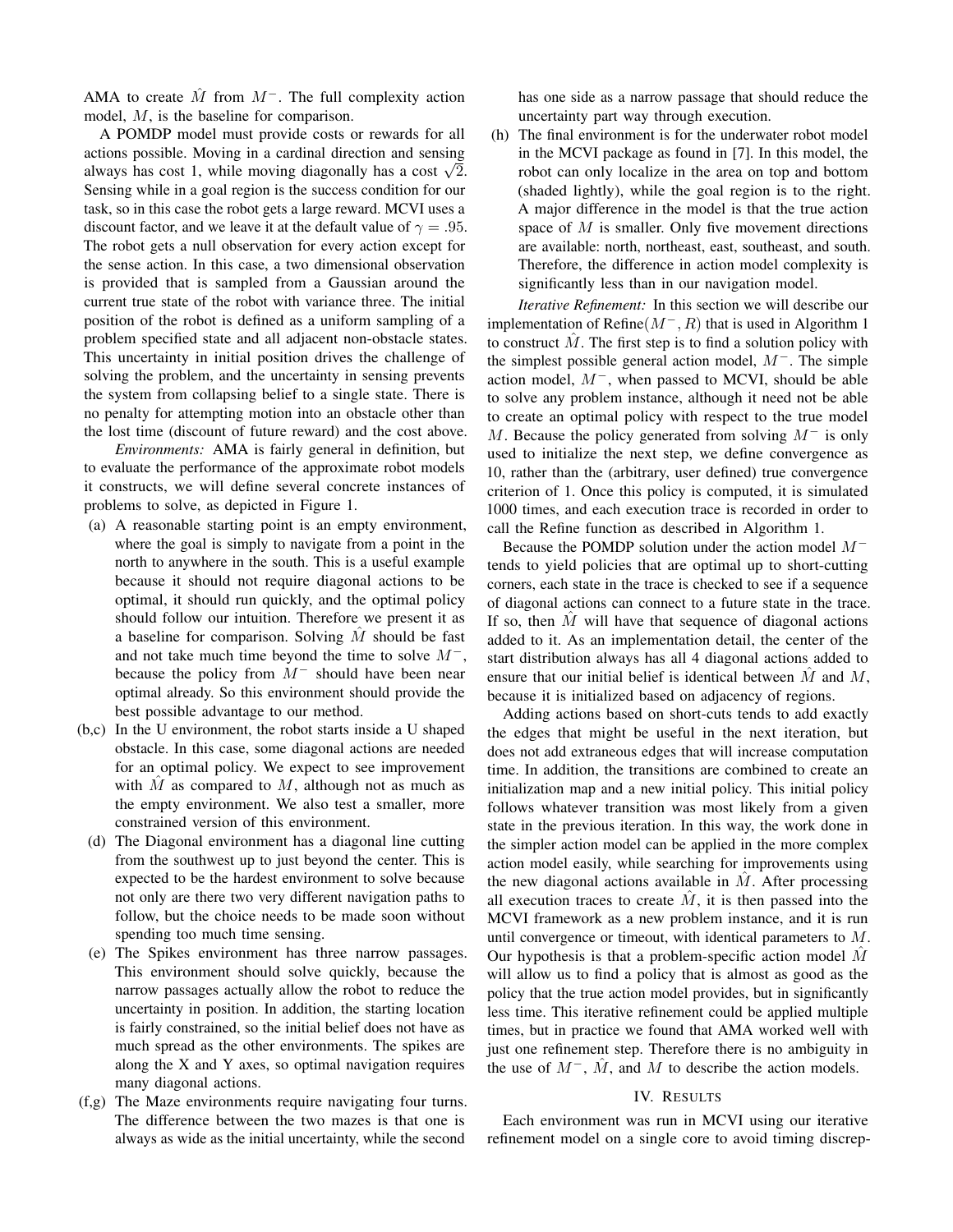

Fig. 1. Environments used for evaluation, where the black regions are hard obstacles, stars indicate an element of initial belief, and the light shaded area at the bottom is the goal region. The final environment is for the underwater robot model of [7], and has the goal region to the right while the shaded regions at top and bottom correspond to areas that allow localization.

ancies with varying levels of parallelism. All experiments were repeated 60 times to obtain statistically significant means to compare. All error bars represent 95% confidence intervals. The time limit for solving  $M^-$  and M was 10,000 seconds, and the time limit for M was 20,000 seconds. Time taken to perform the refinement step is less than one second and is neglected here for clarity of plots. This time grows asymptotically linearly in the number of execution traces considered and the planning horizon, so it is not expected to ever be a significant influence on the total runtime.

*Performance:* The solver was able to converge to a correct solution in our test of the empty environment (Figure 1(a)), as our performance data shows in Figure 2. As expected,  $M^-$  followed by  $\hat{M}$  did very well, taking about 2500 seconds less than the time to solve M. As should be expected, increasing the size of the action space when the actions are not needed makes a large difference in computational power required. We see that the increase in time to solve both  $M^-$  and  $\hat{M}$  is smaller than the increase of time used due to additional actions available in M.

When the U shaped obstacle (Figure 1(b)) was tested,  $M$ and the hybrid model  $\tilde{M}$  did not converge within the time limits, although the simpler  $M^-$  did. Therefore it is somewhat uninteresting to compare run-times, as they are simply pegged at timeout for everything except  $M^-$ . Thus we present a plot of the reward in Figure 3 of the best policy that the three cases were able to find. The results here are somewhat surprising – the solution using  $M$  did not return any policy that got a positive reward at all, while using the simpler M<sup>−</sup> could,



Fig. 2. In the empty environment, our approximate action model is more than an order of magnitude faster. The baseline is the true robot model M, while the comparison is the time to solve the model AMA built,  $\hat{M}$ , stacked on top of the time to solve the simple action model  $(M^-)$  that is used by AMA as a starting point. Note that the time for  $\hat{M}$  is so small as to be invisible on this plot.

Fig. 3. In the U environment the use of our action model approximation method yielded an approximate solution, while the full complexity action model was not able to achieve any positive reward.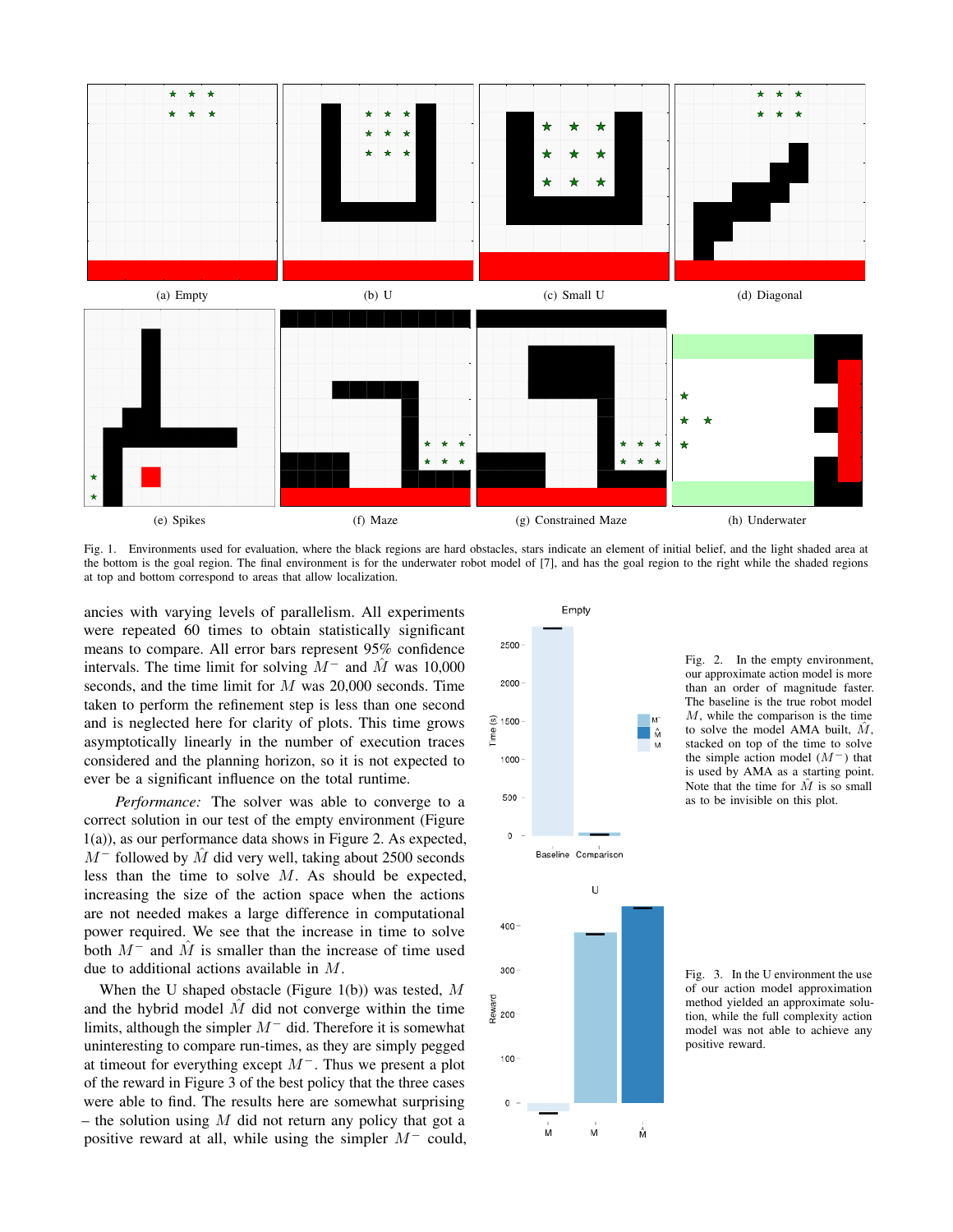

Fig. 4. The diagonal environment of Figure 1(d) caused our approximate models to use slightly more runtime, shown in (a). The spikes environment depicted in Figure 1(e) barely completed on time, and AMA provided a significant runtime advantage, shown in (b). Here, the time for solving M<sup>−</sup> is hard to see because it is so small at the bottom of the comparison column.



Fig. 5. In the underwater setting, the convergence time was highly variable, and the means are not statistically significantly different.

and then using  $\overline{M}$  was able to improve on the expected reward. Therefore, we see a significant benefit for AMA. It is apparent that solving with  $\tilde{M}$  is able to provide partial answers quickly. In this case, using M failed to provide a reasonable solution at all. Because of the difficulty in solving this environment, we constructed a smaller version of it with about half the number of discrete states. However, the results were qualitatively identical: the full complexity action model M still did not yield a policy that got positive reward within 20,000 seconds in any of the 60 runs.

The environment with a diagonal line in it (see Figure 1(d)) was found to be able to converge in all cases. In this case, we see that the time of solving  $M$  actually beats the time to solve using  $M^-$  and M combined, although not by a large margin, as shown in Figure 4(a). This fits our expectations, because M<sup>−</sup> cannot provide as much information to the AMA, and there are many diagonal actions needed for an optimal policy. If we also look at the reward of the three methods in Figure 6(b), we can see again that using  $M$  gets a value very close to when we use  $M$ , but clearly was missing out on some actions that were needed to be optimal. However, the absolute difference in reward is small.

The fourth environment with three spikes to navigate, depicted in Figure 1(e), also converged to a solution in all cases. The total time to solve, shown in Figure 4(b), is significantly less when using AMA. However, based on the number of diagonal actions required, it is reasonable to think that there will be degradation in the reward that  $M$  was able

to achieve. The results presented in Figure 6(a) indicate that this is exactly what happens, a significant decrease in runtime is paid for by a smaller percentage decrease in reward.

The two maze environments of Figures  $1(f),1(g)$  had varying results. As before, we will compare the reward that their partial execution could achieve, noting that in the constrained version of the problem, solving with the simple  $M^-$  was fast, but all other runs in these environments hit timeouts. We believe that the unconstrained maze is able to find a good solution with all three models (see Figure  $5(c)$ ) because the uncertainty in the start state doesn't matter as much. This is because there is enough room to make progress in an open-loop fashion without even trying to disambiguate between the possibilities for the true start state. The true state only significantly affects the policy in the vicinity of the goal. The true model is favored here because each corner taken must use diagonal actions to achieve an optimal policy, and the reward in the unconstrained case favors the true model that is not bootstrapped with a straight-line policy which can take extra time to show to be suboptimal. However, the constrained maze results (see Figure 6) are believed to be so different because the robot needs to effectively collapse the uncertainty in its Y position to reliably enter the narrow passage. The simpler models are able to do this within the time limits and therefore can get to the goal on average, while the true model is not able to find a policy that achieves this effective localization in the time limits provided.

Finally, when we tested AMA using a noisy underwater action model provided in MCVI as the true M, we found very high variance in runtime (see Figure 5), although the overall reward was found to be very consistent across the three models.

All trials completed and found a good policy, however, some of them took much longer than others to converge to that result. This was the case for both the true action model  $M$  and our intermediate complexity action model  $\dot{M}$ . The simple model, M<sup>−</sup>, was much more consistently fast. Overall, the mean time using AMA was found to be less than the mean time to solve the true action model, although the variance present in the data prevents a definite result.

## V. DISCUSSION

We presented a method for iterative refinement of action models in a POMDP setting, called Automated Model Approximation, for a class of robotic applications. AMA was applied to a discrete robot model and tested in several environments. In all but one environment, there was a significant computational benefit to using AMA. Either solution times were significantly reduced, or solutions were found in cases that the fully-refined model could not solve at all. AMA was also applied to an underwater navigation problem as presented by the authors of MCVI. Our method showed promise, but the results can not be considered statistically significant due to high variance in runtime. We believe that through refinement, solution times on many POMDPs, traditionally an extremely long computation, can be significantly reduced.